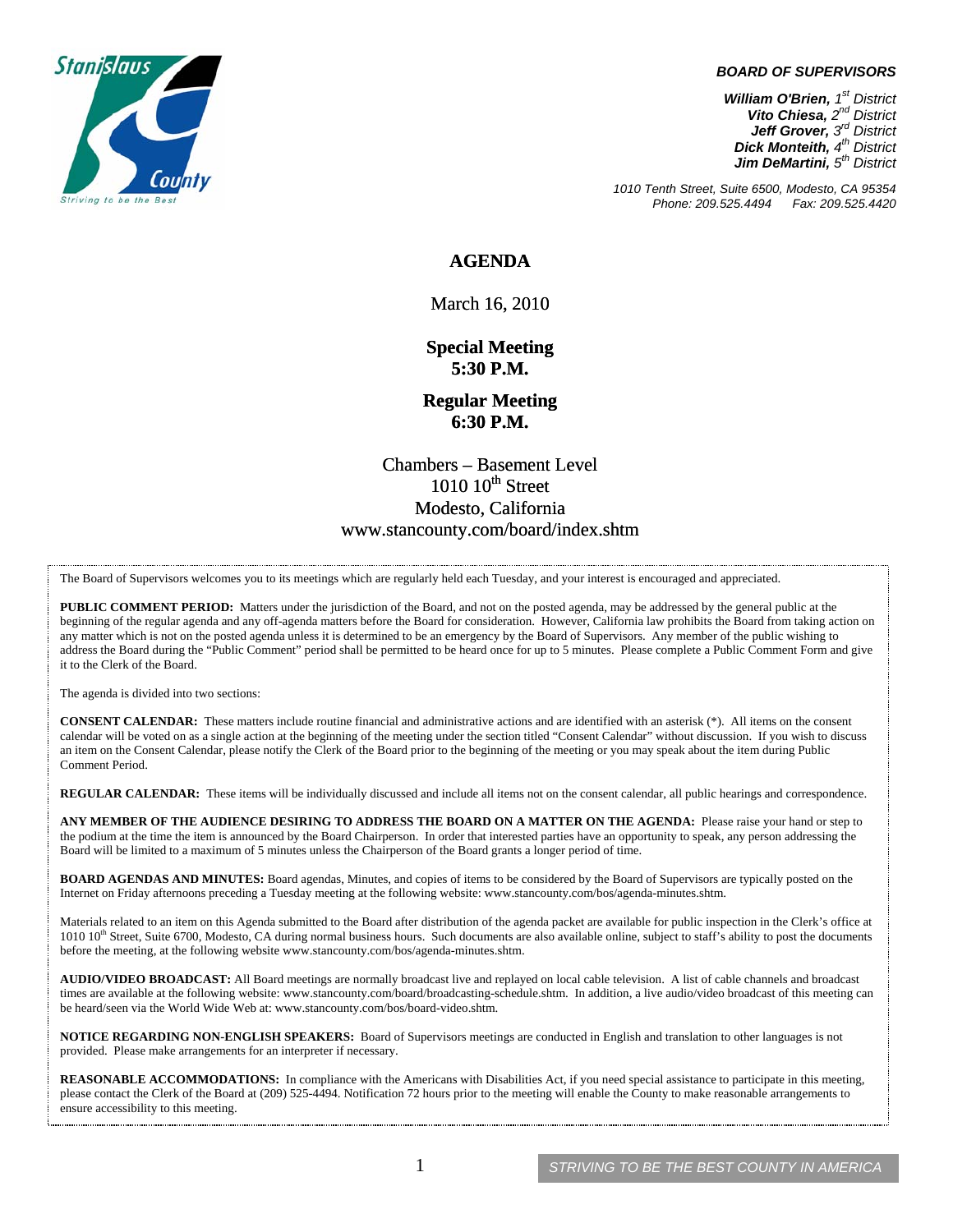## **Special Meeting 5:30 P.M.**

I. Closed Session: Conference with Legal Counsel - Anticipated Litigation: One Case. Government Code Section 54956.9(c). Conference with Legal Counsel - Significant Exposure to Litigation: One Case. Government Code Section 54956.9(b). Conference with Labor Negotiator - Agency Negotiator: Richard Robinson. Labor Organizations: California Nurses' Association (CNA); Stanislaus County Employees Association (SCEA)/AFSCME Local 10; Service Employees' International Union (SEIU), Local 521; Committee of Interns and Residents (CAIR/CIR); County Attorneys' Association (CAA); Deputy Sheriffs' Association (DSA); Stanislaus County Sheriffs Supervisors' Association (SCSSA); Stanislaus County Deputy Probation Officers' Association (SCDPOA); Stanislaus Regional Emergency Dispatchers' Association (SREDA); Stanislaus County Group Supervisors' Association (SCGSA); Stanislaus County Sheriff Management Association (SCSMA); Stanislaus County District Attorney Investigators' Association (SCDAIA); and, Stanislaus Sworn Deputy Association (SSDA). Government Code Section 54957.6.

## **Regular Meeting 6:30 P.M.**

- II. Pledge of Allegiance to the Flag
- III. Presentation: Bette Belle Smith Day of Service
- IV. Public Comment Period
- V. Consent Calendar

### VI. Agenda Items

- A. Miscellaneous
- <sup>\*</sup> 1. Approval of the Minutes for March 9, 2010 ([View Item\)](http://www.stancounty.com/bos/minutes/2010/min03-09-10.pdf)<br>  $\frac{1}{2}$  Approval of Appointment of
- 2. Approval of Appointment of:
	- a. Carmen Morad to the Stanislaus County Equal Rights Commission ([View Item\)](http://www.stancounty.com/bos/agenda/2010/20100316/A02a.pdf)
	- b. Kelly Hayes to the Stanislaus County Animal Advisory Board ([View Item\)](http://www.stancounty.com/bos/agenda/2010/20100316/A02b.pdf)
	- c. Kristi Lynn Ah You to the Stanislaus County Child Abuse Prevention Council ([View Item\)](http://www.stancounty.com/bos/agenda/2010/20100316/A02c.pdf)
- \* 3. Approval to Commend Edwin Espinosa Upon his Retirement from Stanislaus County Department of Parks and Recreation ([View Item\)](http://www.stancounty.com/bos/agenda/2010/20100316/A03.pdf)
- \* 4. Approval of the Reappointment of Harold Junker and Nelda Parman to the Stanislaus County Child Abuse Prevention Council ([View Item\)](http://www.stancounty.com/bos/agenda/2010/20100316/A04.pdf)
- \* 5. Approval to Commend George Gaekle for his Representation on the Central Valley Rail Committee ([View Item\)](http://www.stancounty.com/bos/agenda/2010/20100316/A05.pdf)
- B. Chief Executive Office
- 1. Approval to Issue a Request for Proposal (RFP) for Fiscal Year 2010-2011 Older Americans Act Title III and Title VII Programs for Various Services for Seniors – Aging & Veterans Services ([View Item\)](http://www.stancounty.com/bos/agenda/2010/20100316/B01.pdf)
- \* 2. Approval to Modify the West Stanislaus Resource Conservation District Reporting Requirement from an Annual to a Biennial Audit – Auditor-Controller ([View Item\)](http://www.stancounty.com/bos/agenda/2010/20100316/B02.pdf)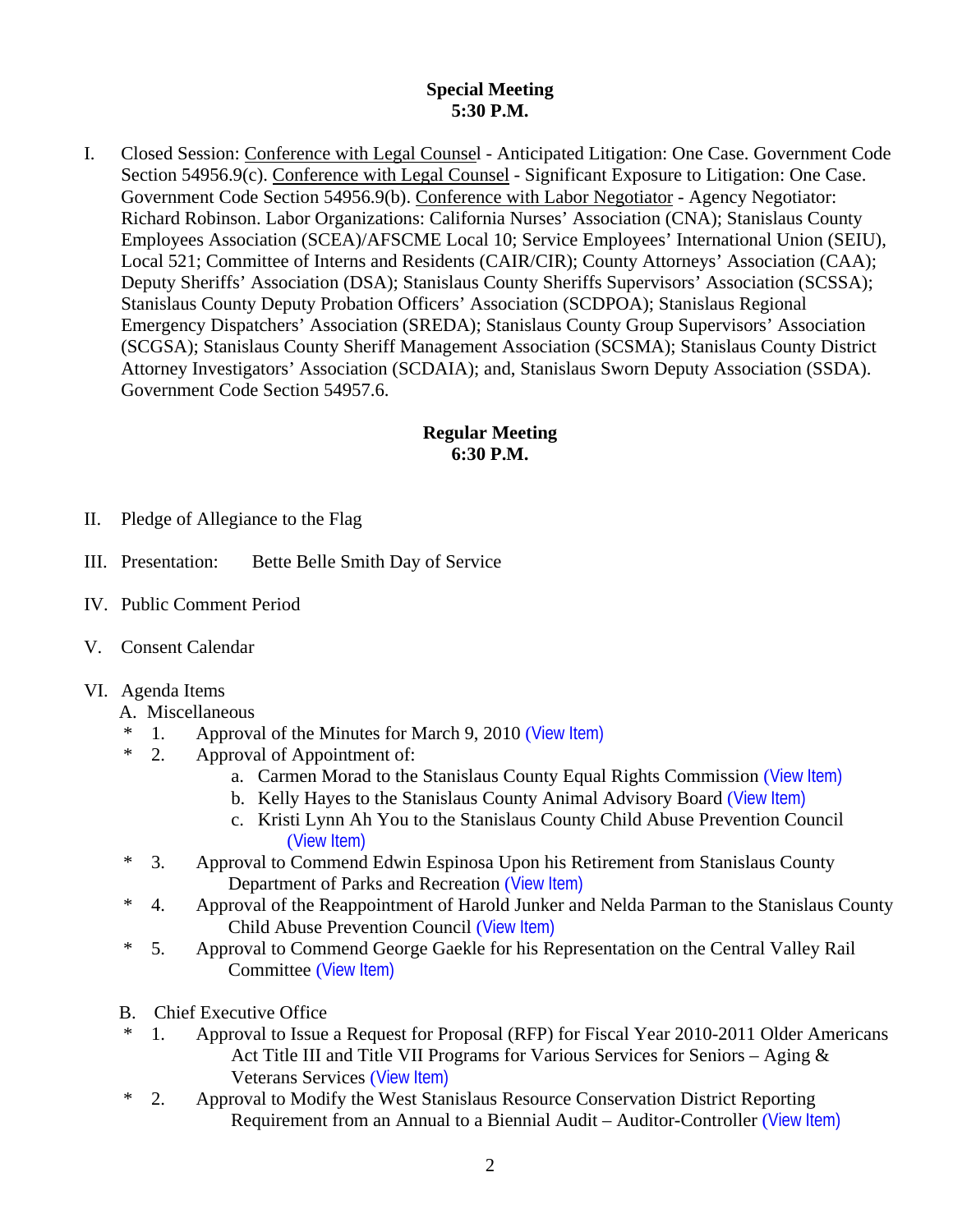- \* 3. Approval of an Amendment to an Agreement with Crestwood Behavioral Health, Inc. for Mental Health Services for Fiscal Year 2009-2010 – Behavioral Health and Recovery Services ([View Item\)](http://www.stancounty.com/bos/agenda/2010/20100316/B03.pdf)
- \* 4. Implementation of Last, Best, and Final Offer From the County to the Sergeant's Bargaining Unit Represented by the Stanislaus County Sheriffs' Supervisor Association – Chief Executive Office ([View Item\)](http://www.stancounty.com/bos/agenda/2010/20100316/B04.pdf)
- \* 5. Authorization to Establish a Project Budget and Enter into an Agreement with PSOMAS, an Engineering Firm, for Master Planning, Design and Construction Support Services for Upgrades to the Frank Raines Regional Park Water Filtration System (Potable and Non-Potable) and Related Items – Environmental Resources ([View Item\)](http://www.stancounty.com/bos/agenda/2010/20100316/B05.pdf)
- \* 6. Approval to Adopt the Recommendations of the Nuisance Abatement Hearing Board (Environmental Resources) Regarding the following Properties:
	- a. 1215 Imperial Avenue, Modesto, CA, CE No. 09-0744 ([View Item\)](http://www.stancounty.com/bos/agenda/2010/20100316/B06a.pdf)
	- b. 1219 Imperial Avenue, Modesto, CA, CE No. 09-0731 ([View Item\)](http://www.stancounty.com/bos/agenda/2010/20100316/B06b.pdf)
- \* 7. Approval to Set a Public Hearing on April 27, 2010, at 9:10 a.m. to Introduce and Waive the First Reading of Ordinances to:
	- a. Amend Existing Fees for the Department of Environmental Resources to Include a New Fee for the Aboveground Petroleum Storage Act (APSA) Program ([View Item\)](http://www.stancounty.com/bos/agenda/2010/20100316/B07a.pdf)
	- b. Amend Existing Fees for the Department of Public Works Engineering Division ([View Item\)](http://www.stancounty.com/bos/agenda/2010/20100316/B07b.pdf)
	- c. Adopt a Parking Penalties Schedule and Adjust Existing Parking Penalties Collected by the Sheriff's Department ([View Item\)](http://www.stancounty.com/bos/agenda/2010/20100316/B07c.pdf)
	- d. Adopt a Fee Schedule and Increase Existing Fees Collected by the Sheriff's Department for Carry Concealed Weapons Permits and Livescan/Fingerprint Fees ([View Item\)](http://www.stancounty.com/bos/agenda/2010/20100316/B07d.pdf)
- \* 8. Approval to Set a Public Hearing on May 18, 2010, at 6:35 p.m. to Introduce and Waive the First Reading of an Ordinance Increasing Existing Used Book Fees at Stanislaus County Library ([View Item\)](http://www.stancounty.com/bos/agenda/2010/20100316/B08.pdf)
- \* 9. Approval for the Backcountry Horsemen of California, to Have Exclusive Use Utilizing Areas of Woodward Reservoir Regional Park for their American Competitive Trail Horse Association, Competitive Trail Challenge Beginning April 2, 2010 and Ending April 4, 2010 and Waiver of Fees for Exclusive Use – Parks and Recreation ([View Item\)](http://www.stancounty.com/bos/agenda/2010/20100316/B09.pdf)
- \* 10. Approval for Nineveh Outreach to Have Exclusive Use Utilizing Areas of Oregon Drive and Salida Neighborhood Parks on Saturdays from March 27, 2010 through December 18, 2010 to Provide Food and Clothing to Needy and Low Income Families and Waiver of Fees for Exclusive Use – Parks and Recreation ([View Item\)](http://www.stancounty.com/bos/agenda/2010/20100316/B10.pdf)
	- 11. Acceptance of Internal Audit Reports Prepared by the Internal Audit Division of the Auditor-Controller's Office ([View Item\)](http://www.stancounty.com/bos/agenda/2010/20100316/B11.pdf)
- C. Department of Public Works
	- 1. Approval to Introduce and Waive the First Reading of an Ordinance to Amend Section 11.08.110 of the Stanislaus County Code to Repeal Blue Curb Markings on Lapham Drive (South Modesto Area), Atlantic Drive (South Modesto Area) and Magnolia Street (Salida Area) ([View Item\)](http://www.stancounty.com/bos/agenda/2010/20100316/C01.pdf)
- \* 2. Approval to Set a Public Hearing and Conduct a Ballot Procedure in Compliance with Proposition 218 on May 4, 2010 at 9:05 a.m. Regarding the Formation of the County Service Area 28-Grayson and the Levy of a Specific Benefit Assessment ([View Item\)](http://www.stancounty.com/bos/agenda/2010/20100316/C02.pdf)